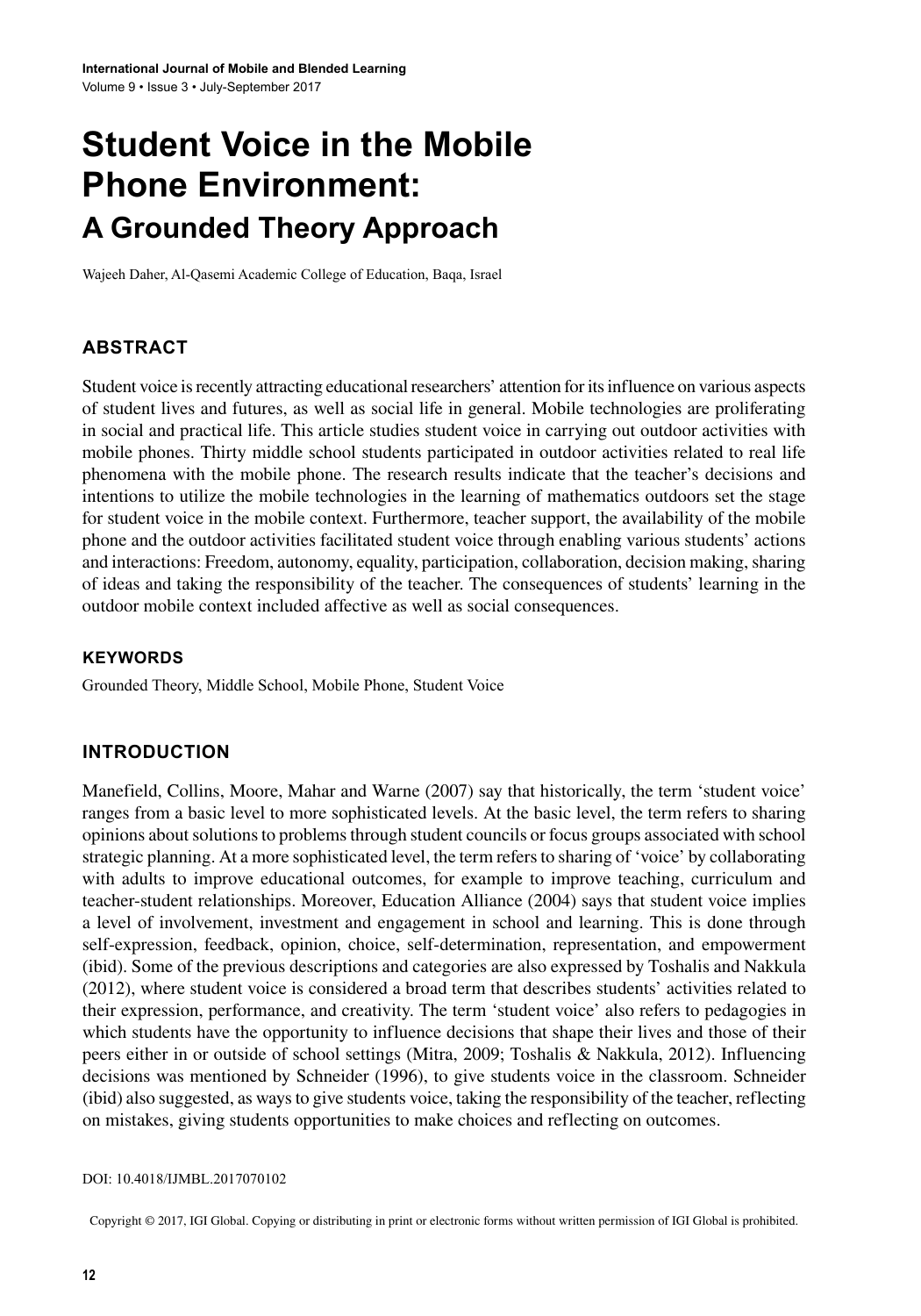Student voice is also connected to participatory teaching (Grion, 2014) and to democracy in the school and the classroom (Fielding, 2012), where this democracy is represented in different forms of partnerships and interactions between the teacher and the students. These forms of interactions could be: Students as data source, students as active respondents, students as co-enquirers, students as knowledge creators; students as joint authors, and shared commitment to/responsibility for the common good.

Talking about student voice in learning mathematics in the classroom, researchers referred to students sharing their solution strategies, students providing assistance to other students, students building on other students' thinking and students actively listening (Cao, Guo, Ding & Mok, 2013). Gallos Cronberg and Emanuelsson (2013) noted that the student's voice could be mediated by accessto mathematical activities. The present research attempts to study student voice in outdoor mathematical activities, when carrying out activities assisted by a mobile phone.

## **MOBILE LEARNING**

UNESCO (2013) argues that mobile devices are most appropriate for learning and teaching due to students' and teachers' use of the mobile technologies in different contexts for various teaching and learning purposes. Tatar, Roschelle, Vahey and Penuel (2003) say that mobile learning promises access to applications that support learning anywhere, anytime, and that this type of learning supports both adults at the workplace and students in classroom learning. Attewell (2005) describes the affordances of mobile learning: engaging learners, encouraging independent and collaborative learning, enabling learners to remain more focused, promoting self-confidence, helping overcome resistance using ICT in learning and helping to improve literacy and numeracy skills. Moreover, Wang, Shen, Novak and Pan (2009) found that university students, as a result of using a mobile learning system, changed from passive to engaged learners who are behaviourally, intellectually, and emotionally involved in their learning. Furthermore, Hwang and Chang (2015) found that location-aware mobile learning with a competition strategy significantly improved the students' learning identity, learning interest, and learning attitudes.

Regarding student voice in mobile learning, researchers suggest this learning to empower students (e.g., Liu, Navarrete, Maradiegue & Wivagg, 2014; Kim, Rueckert, Kim & Seo, 2013). Kim et al. (2013) point out that the use of mobile technologies in learning supports content through social communication, and thus this use empowers students' participation in collaborative learning environments. Thissupport will be ensured if teachers design effective mobile learning environments that engage studentsin personalized learning experiences with mobile technologies(ibid). Researchers also suggest mobile learning for helping special needs students, as well as helping improve learning products (e.g., Devecchi, Mintz, & March, 2009). Devecchi, Mintz and March (2009) argue that consulting children at the earlier stages of software development contributes not only to the children themselves but to software development too.

As for studying students' voice in a technological environment in general, some attempts are being made recently (e.g., Grion & Manca, 2015). Moreover, DeWitt (2015) says that using technology, in the context of student voice, means the collaborative work of students and teachers, where students design their own learning, amplifying their voices in innovative ways.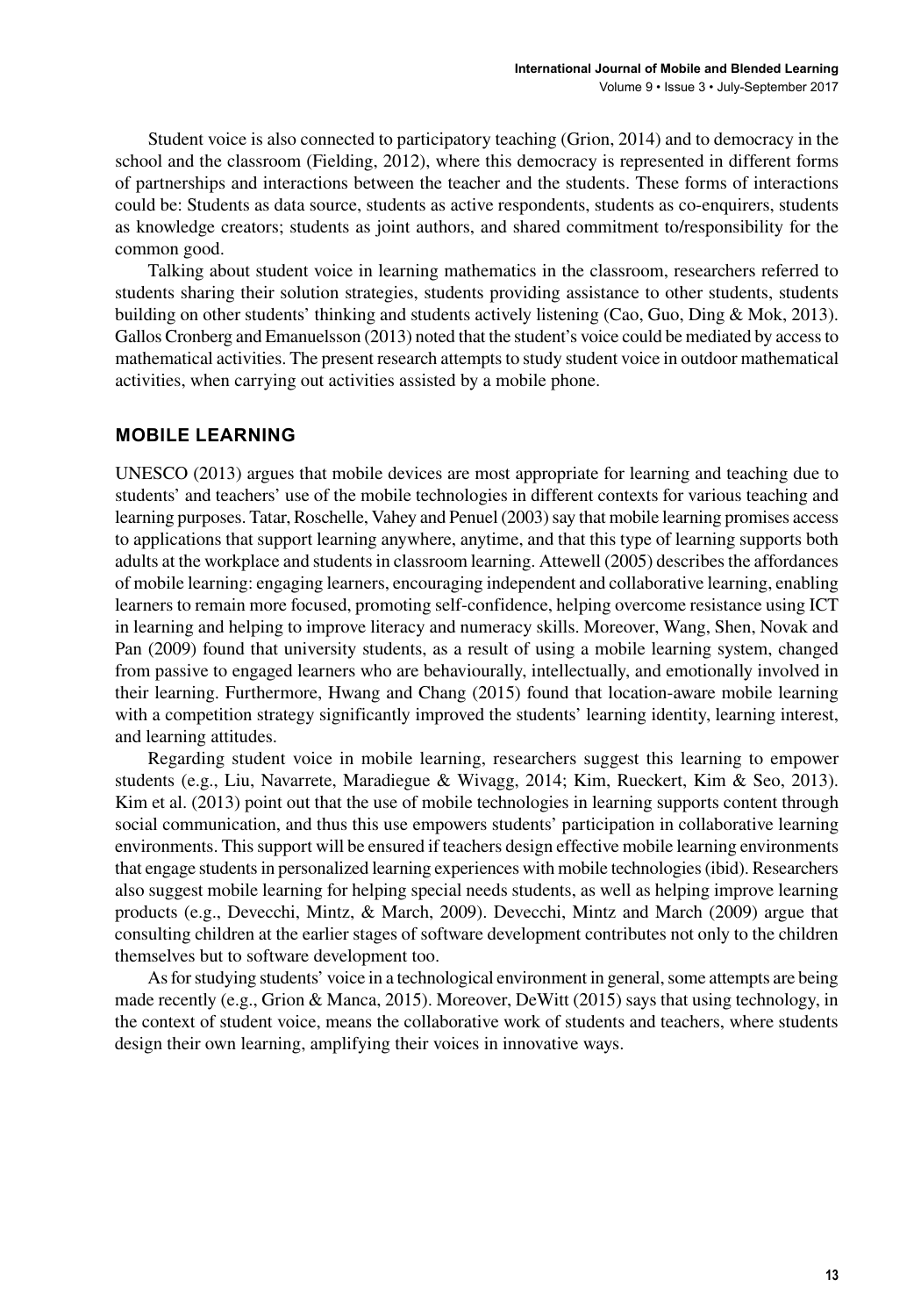# **RESEARCH RATIONALE AND GOALS**

Toshalis and Nakkula (2012) argue that students will become more motivated and engaged in an activity when they have a voice in how it is conducted and can affect how it advances. Thus, they conclude, providing opportunities for choice, control, and collaboration is an effective strategy for increasing academic achievement. Our experiments with using the mobile phone to assist students' learning of mathematics through outdoor activities were intended to empower them through choice, control and collaboration. It was the goal of this research to study student voice in the context of using mobile phones in outdoor settings. To do so, grounded theory was used, which enabled us to look at different components of the student voice issue.

In addition to the above, integrating mobile technologiesin student learning has been demonstrated to have positive impacts (Manga  $&$  Lu, 2013), but few attempts have been made to study student voice in the mobile technology environment (see for example Liu et al., 2014; Kim et al., 2013 for such attempts). The present research continues these attempts, utilizing the grounded theory approach and looking specifically at mathematical learning in the mobile phone environment.

Research questions:

- 1. What are the conditions for student voice when studying mathematics outdoors in the mobile phone environment?
- 2. What are the student voice's actions/interactions enabled when studying mathematics outdoors in the mobile phone environment?
- 3. What are the consequences of enabling student voice when studying mathematics outdoors in the mobile phone environment?

## **METHODOLOGY**

#### **Research Setting and Participants**

The experiment took place in a middle school. It was led by three third year pre-service teachers majoring in mathematics and computers in an academic college of education. The three pre-service teachers carried out the experiment reported in this research as their final project in a mathematics didactics course whose instructor wasthe author. The project included a report in which the pre-service teachers examined how outdoor activities and the cellular phone affected the students' understanding of the function concept.

Thirty 8th grade students (whose ages ranged from 13.2 to 14.1 years, with a mean of 13.6 years) volunteered to participate in the project. The participating students' abilities varied, ranging from low-achieving to high achieving. All the learning was done by undertaking out-of-class activities that involved exploring the mathematics of real life phenomena. The students utilized the various characteristics and features of the cellular phone to do such exploration. At the beginning, the students carried out activities suggested by the pre-service teachers. Later in the experiment, when the students had carried out eight real world activities, they started to develop activities themselves. They did that by suggesting real world activities that they judged to be executable with cellular phones. The students usually started from a specific suggestion and developed it further till they considered the activity to be worth carrying out. Overall, the project lasted for twelve weeks including the carrying out of the activities suggested by the students. Moreover, the three pre-service teachers together led the thirty participating students in carrying out the outdoor activities.

#### **Devices**

The devices used were mostly of the brands Samsung Galaxy 2 and 3 and Apple iPhone 4 and 5.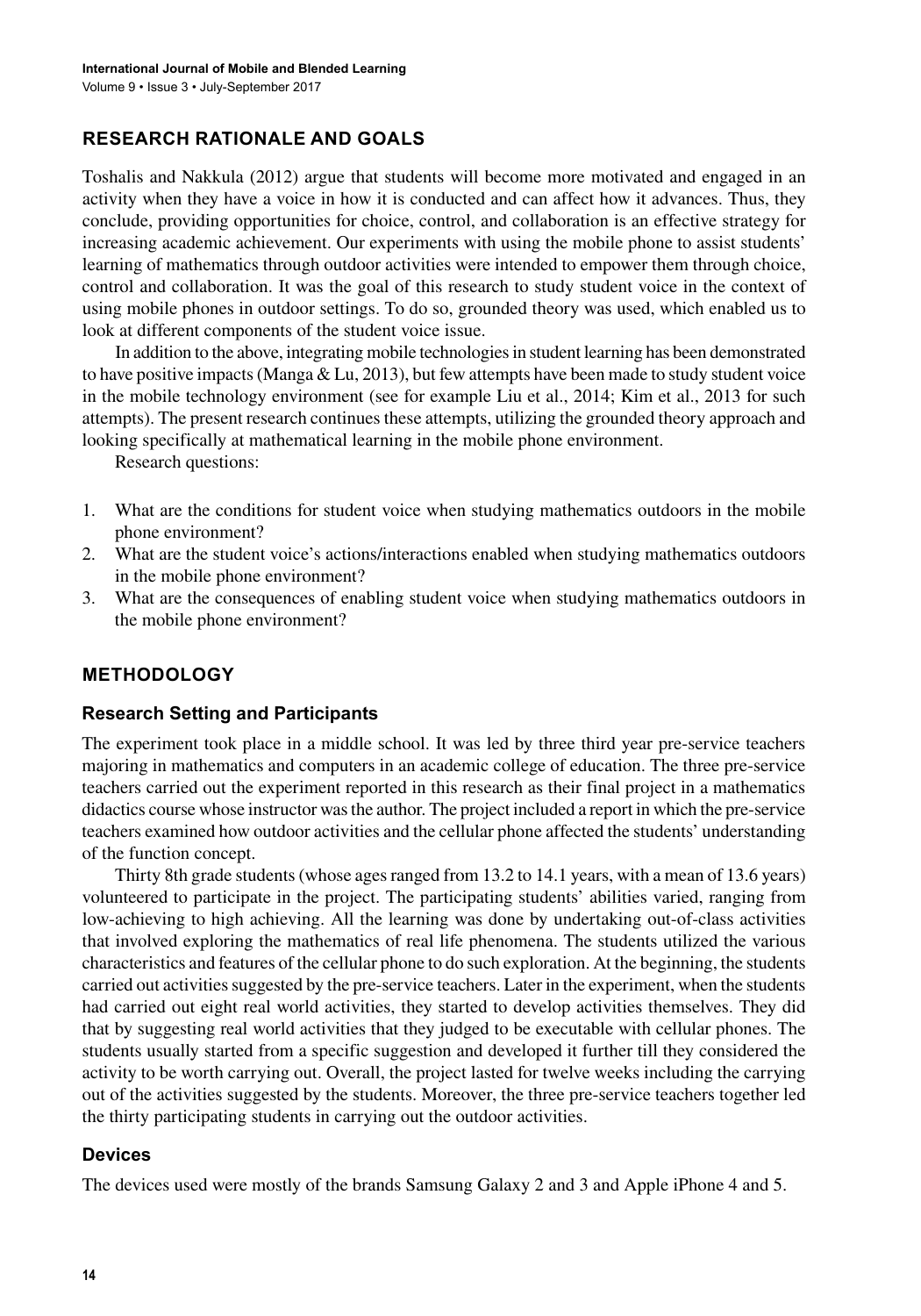## **The Mathematical Software**

The middle school students worked with mobile phone software programs (midlets) from the Math4Mobile site (Yerushalmy & Weizman, 2007). The middle school students downloaded the midlets with the help of each other and the pre-service teachers. The midlets support the learning of algebra and geometry. In order to perform the activities, the students used the algebraic midlets and various tools and technologies embedded in their cellular phones. Mostly, the participants used the midlet "Fit2Go" which enables the user to draw specified points and then to fit a linear or a quadratic function for them. This midlet helped the students explore mathematically the real life phenomena for it enabled them to fit functions for those phenomena. This made them succeed to model mathematically those real life phenomena.

#### **Outdoor Real Life Activities**

The outdoor activities were carried out outside the classroom (in the school yard, in the students' houses, in the forest, etc.). They were related to real life phenomena (lived phenomena, like trees in the suburb, rocks in the mountain, the height and weight of a person, etc.). Two examples of the activities suggested by the pre-service teachers are (the first one is described in some detail): (1) Finding the relation between the weight and the height of the members of the group members: The students weighed each other and measured each other's height. Then they assigned pointsin the Fit2Go midlet, where each point fitted the measurements taken for one student; weight for x and height for y. (2) Finding the relation between the circumference of the trunk of a tree and the circumference of the biggest of its branches.

Students' learning with the mobile phone occurred in two phases. In the first phase, the students worked outdoors collecting information about the real life phenomena and trying to model these phenomena using mathematical models. In the second phase, the students discussed in the classroom the mathematical models they built and compared the models of the various groups.

After the students had carried out the activities suggested by the pre-service teachers, they were requested to suggest by themselves authentic activitiesthat they could carry out with a mobile phone. Two examples of the activities suggested by the students were: (1) Finding the relation between the temperature of the water in a container and the time required for a cube of ice to melt in that water. (2) Finding the relation between the circumference of a rock and its height.

## **Data Collecting Tools**

Data collecting was done through two main tools: videoing and interviewing.

- Videoing: The learning of the middle school students using the mobile phone to carry out outdoor mathematical activities was videoed and then transcribed.
- Interviews: The middle school students who participated in the experiment were interviewed after carrying out each activity for about thirty minutes about their experiences of learning mathematics with the cellular phone. The interview questions were semi structured and targeted the students' experiences and learning.

Examples of questions in the interview included: what difficulties did you have in carrying out the activities? What helped you overcome the difficulties you confronted in carrying out the activities?

#### **Data Analysis Tools**

The grounded theory approach (Strauss, & Corbin, 1998) was followed to identify the components of student voice in the outdoor mobile mathematical learning. This choice of grounded theory was due to the present research goal to study the student voice phenomenon in the mobile phone environment. This choice follows other researchers who studied educational phenomena related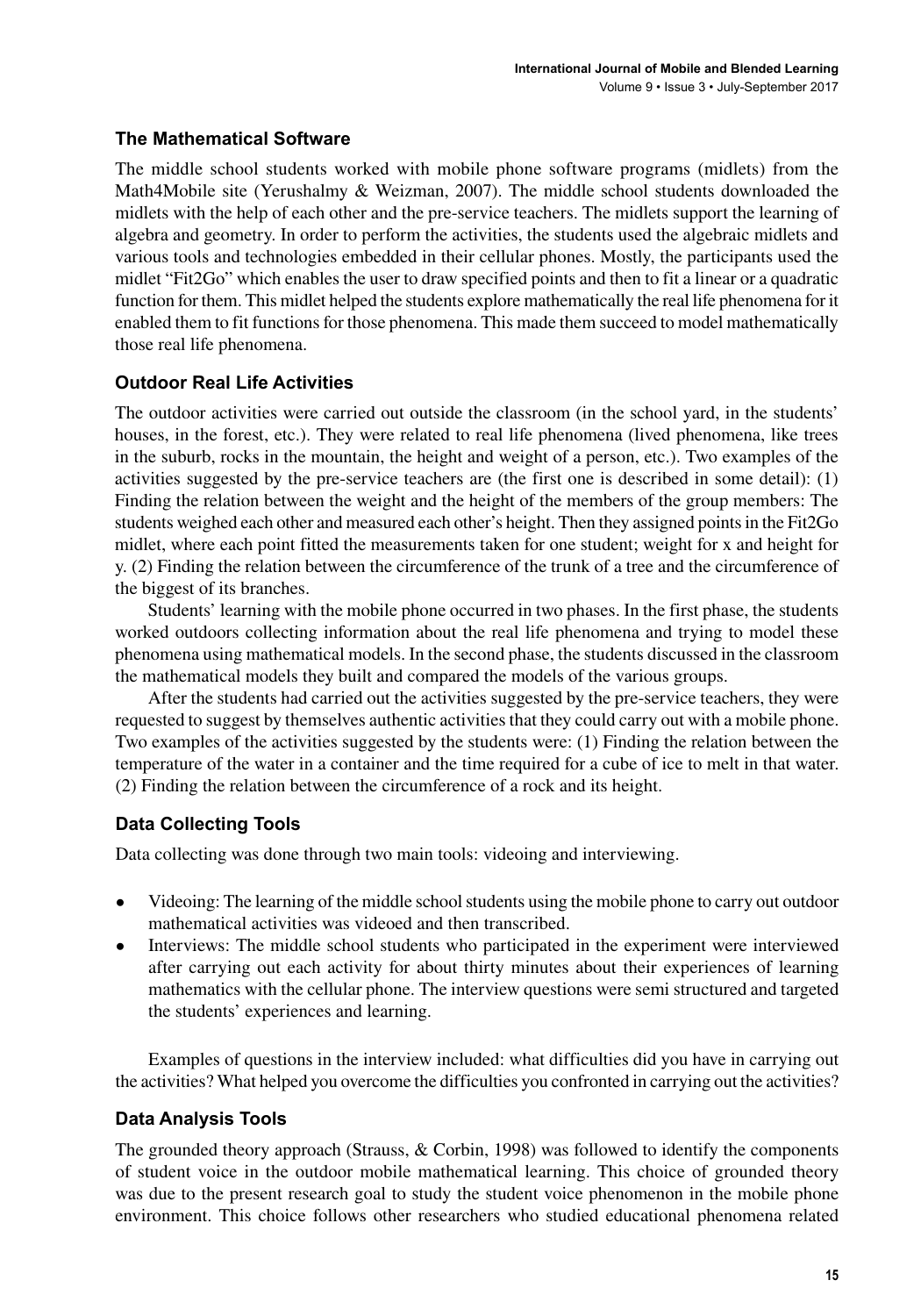to mobile technologies, for example Pegrum, Oakley and Faulkner (2013). The grounded theory approach has three stages, as follows

- 1. Open coding: identification of repeated behavior. At thisstage, we divided each type of collected data into segments and examined the segments for similarities and differences. The objective of this stage was to identify themes and categories of the participants' behavior related to student voice, place similar behaviorsin the same category and characterize each category. In the present research, we arrived at this stage with the categories of teacher's support, students' autonomy and students' empowerment.
- 2. Axial coding: After identifying the categories and characterizing them, we examined the relations between the categories and their subcategories. In the present research, we characterized each category of student voice according to its characteristics. For example, we attempted to characterize the causal conditions for student voice, as for example the pre-service teachers' taking decisions to experiment with teaching with the mobile phone. Another component of the causal conditions is the influence of the mobile phone features on enabling student voice.
- 3. Selective coding: After refining the categories, subcategories and their characteristics, we identified core categories that could be used to connect the rest of the categories and to build a conceptual framework for student voice in mobile learning of mathematics outdoors. Within the conceptual framework, the categories and subcategories are described from several points of view: (1) the phenomenon that a set of actions/interactions attempts to manage or handle, in our case student voice; (2) causal conditions that lead to the occurrence of other categories or properties; (3) contextual conditions, namely the specific set of properties related to the phenomenon setting; (4) intervening conditions that act as either facilitators or constrainers of the actions/interactions pursued within the phenomenon; (5) actions/interactions aim for managing and handling a phenomenon within a context, given a set of conditions; and (6) consequences of the phenomenon resulting from the actions/interactions within the phenomenon.

The results of the selective coding made connections among the various components of student voice. This coding, for example, made it clear that motivating students to learn mathematics was a result of encouraging their voice while carrying out the mathematical outdoor activities.

## **Validity and Reliability of the Analysis Method**

The validity of the research analyzing procedure was guaranteed by the analysis method which ensured the theoretical saturation. This theoretical saturation is due to the existence of themes and categories, which ensures that no new category type will appear. Describing the categories also ensures that every category is well developed in terms of its properties and dimensions demonstrating variation (Strauss & Corbin, 1998, p. 212).

Lincoln and Guba (1985) say that no validity exists without reliability, so ensuring validity also ensures reliability. This means that theoretical saturation maintains not only the validity of the research procedure but also its reliability. Further, two experienced coders (one of them the author) coded the resulting themes and categories, searching for conditions, actions and interactions, and consequences of student voice. The agreement between the coders (Cohen's Kappa coefficient) (when satisfied) ensures the reliability of the qualitative coding. The computation of Cohen's Kappa coefficient resulted in .85 to .91 for the various categories related to the student voice phenomenon. These values are accepted for the agreement between coders.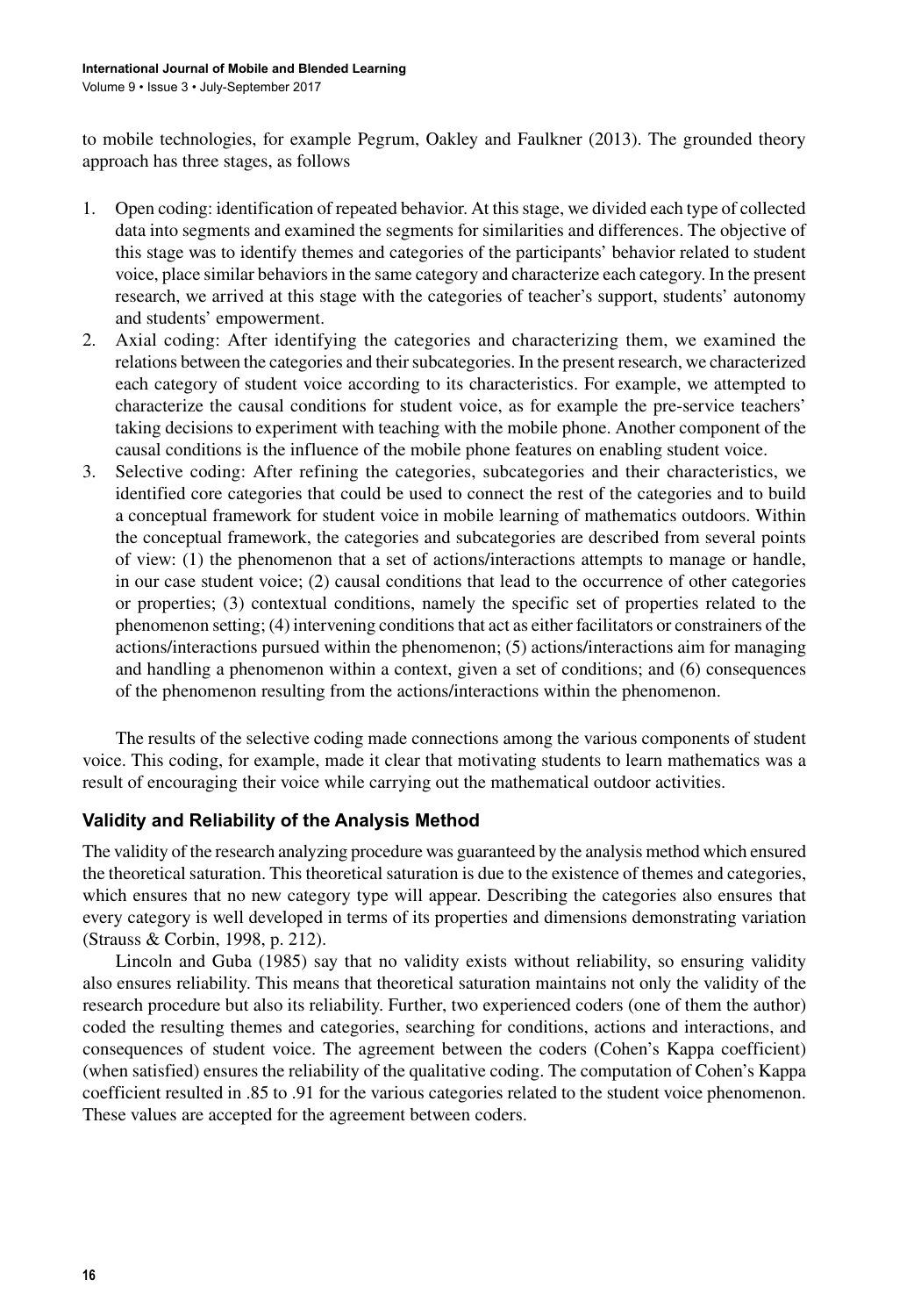#### **Figure 1. Components of student voice in the mobile phone environment**



## **FINDINGS**

Figure 1 describes the various components of students' mathematical activity in the mobile phone environment, related to student voice, in the frame of the grounded theory.

Below is a description of each of the components, starting from the conditions of student voice, continuing to the actions interactions related to student voice enabled by the mobile phone environment and then describing the consequences of enabling student voice in the mobile phone environment.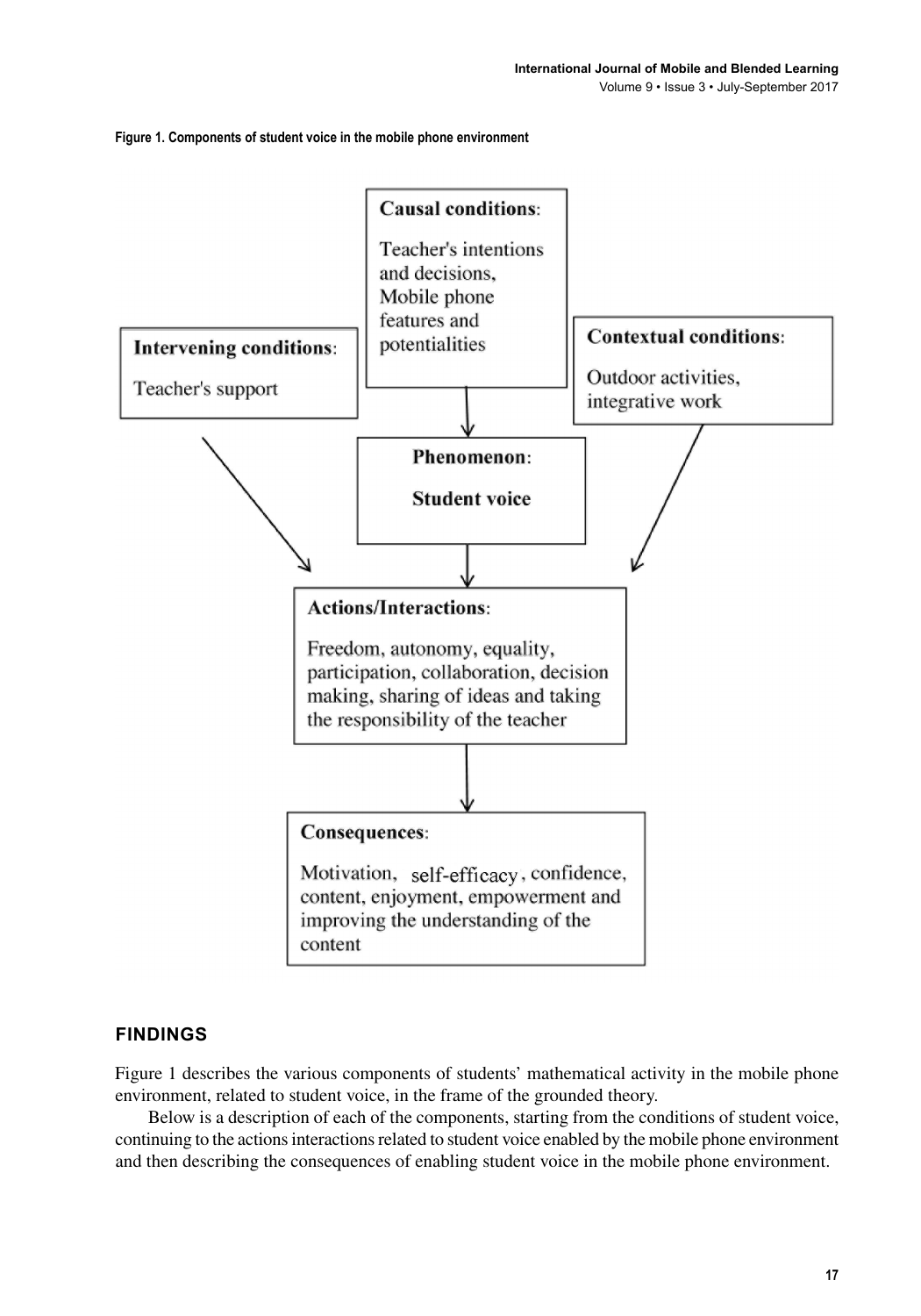# **CONDITIONS OF STUDENT VOICE IN THE MOBILE PHONE ENVIRONMENT**

Here three types of conditions are described: causal conditions, contextual conditions and intervening conditions.

#### **Causal Conditions**

The main reason for students' experiences in mobile learning (carrying out outdoor mathematical activities, and having their own voice in that learning) is first of all the pre-service teachers' decision to give them this opportunity and examine how they manage to use technological tools in an outdoor context to study the function concept. Their intention was to let the students work in groups on their own to carry out the activities. This decision and intention encouraged student voice in the mobile setting.

A second main reason for the students' experiences in mobile learning and having their own voice in that learning is the mobile phone features and potentialities. The multiple functions and features of the mobile phone supported the students' participation and autonomy when carrying out the outdoor activities. Doing some of the activity actions with the mobile phone (taking pictures, recording video, assigning points and fitting a graph), they worked on their own carrying out outdoor activities, where the outdoor activities fitted working with the mobile phone and encouraged various autonomous learning actions of the students.

#### **Contextual Conditions**

Carrying out the outdoor activities needed the collaborative work of the students to perform material and mental processesin order to model the real life phenomena and arrive at the mathematical function representing the specific phenomenon. In other words, the outdoor activity encouraged the students' work to be integrative – their learning actions being dependent on each other. Being integrative, students' work encouraged their participation.

#### **Intervening Conditions**

The pre-service teachers' support for the students was crucial in strengthening the student voice in carrying out the outdoor activities. Their initial support provided the students with activities that can be carried out outdoors with the mobile phone on an autonomous and collaborative basis. In addition, the pre-service teachers gave the students the freedom to take whatever decisions they needed to take in order to plan and proceed with carrying out the activities. This attitude strengthened student voice in investigating the mathematical phenomena in the activities.

## **ACTIONS/INTERACTIONS RELATED TO STUDENT VOICE IN THE MOBILE PHONE ENVIRONMENT**

Due to the centrality of students' actions/interactions to the studied phenomenon (student voice), every action/interaction will be described individually.

## **Freedom**

The pre-service teachers described the project – carrying out outdoor mathematical activities, to grade eight students, giving them the freedom to participate in the project on a voluntary basis. The participating students thus participated in the mobile activities of their own free will. What made them persist in carrying out the outdoor activities in spite of the difficulties they confronted?

Abeer said, in her reply to the question on difficulties in carrying out the activities and how she overcame these difficulties: "Sometimes, it was hard to carry out the activities, as in the case of the rock activity. I kept reminding myself that I chose to participate in the activities of my own free will, so I should continue no matter what difficulties we have."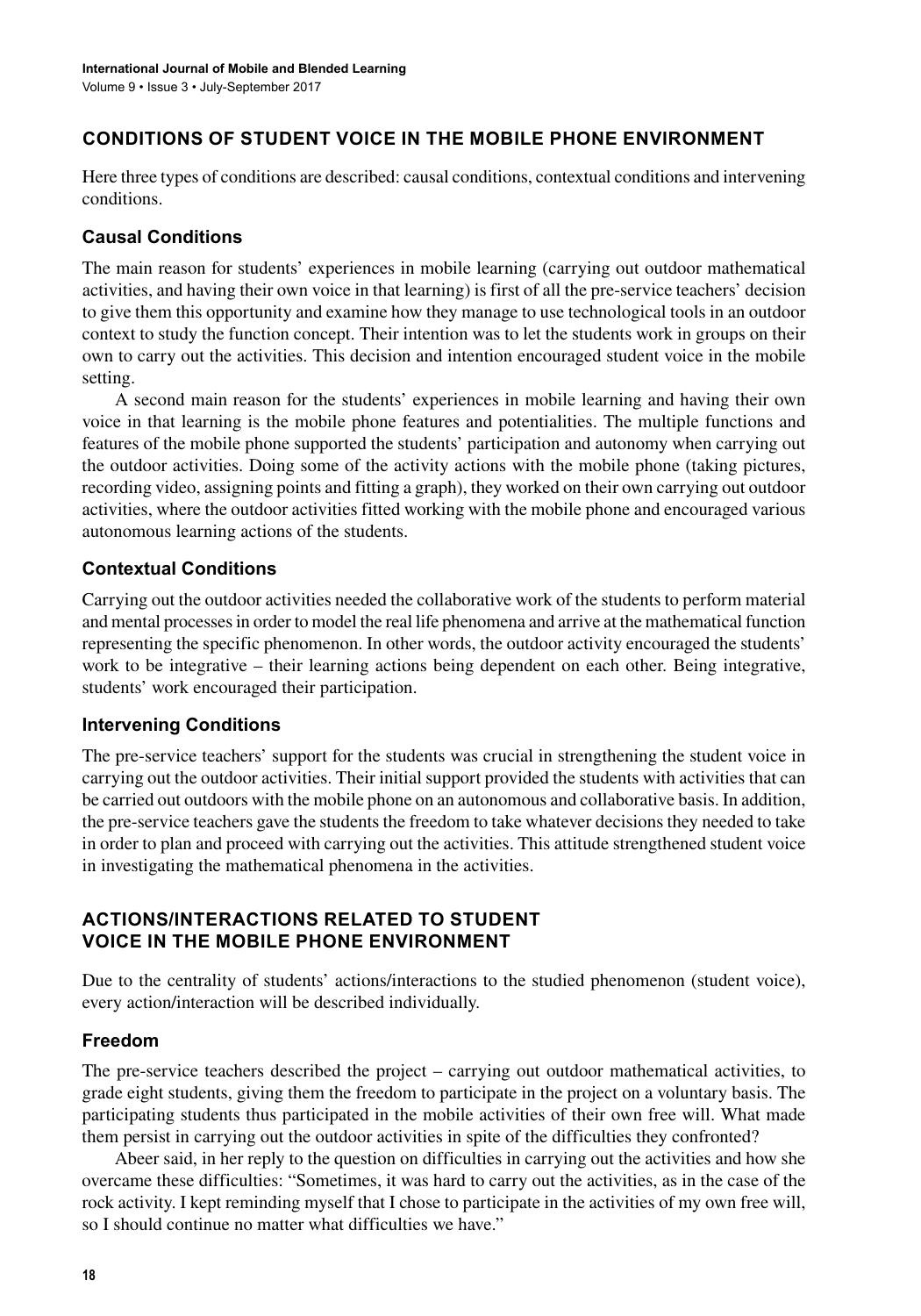#### **Autonomy**

Autonomy made the students feel they were independent learners. This autonomy was realized in students' independent carrying out of the activities, where the pre-service teachers' main role was to lead the discussion when the students gathered to discuss their findings.

Hana expressed her contention that the students were autonomous, and what made them feel self-sufficient, saying: "We were autonomous and worked on our own during the greatest part of the activity. We felt self-efficient in learning mathematics through real life activities with the mobile phone."

## **Equality**

The participating students expressed their belief that they were equal in the group and equal with the pre-service teacher. The equality in the group was realized through the ability of the students in a specific activity to choose the role that other students chose in previous activities. The equality with the pre-service teacher was realized through decision making, where the students had the power to decide regarding their learning, which was usually the role of the teacher.

Hana expressed her opinion that the group members had equal relations, saying: "We were all equal and exchanged the roles in the different activities."

## **Participation**

Students' participation took many forms. These forms were related to the different aspects of their learning, especially the cognitive (fitting a graph for points resulting from the measurement), metacognitive (planning to solve the mathematical problem), behavioral (taking measurements), metabehavioral (planning the measurements, for example which rock to measure), social (collaborating in carrying out the activities) and meta-social aspects (agreeing on the role of each other).

Hana expressed the need for the continuous planning of the activity: "We planned the activity at the beginning, but we needed sometimes, due to difficulties in performing the activity, to stop and make changes to our plan."

Salma valued the agreement process of each participant's role: "It was important to agree on each one's role from the beginning. This gave us the chance to choose and to decide, taking into consideration each other's desire."

## **Collaboration**

Students' collaboration existed in each of the activity phases, outdoors and in the classroom. This collaboration was a result of the nature of the outdoor activities that necessitated carrying out different learning actions. These learning actions necessitated, in their turn, collaborative work to be efficiently carried out.

Salim expressed the need for collaboration: "Working outdoors makes our collaboration a necessity, for we constituted a group who need to carry out an activity and a plan for that activity. This made us value working in groups, unlike working in class where collaboration is not always needed."

## **Decision Making**

The students had the opportunity to make decisions on different occasions while carrying out the activities. At the beginning, they decided how to form the groups. For example, they decided who will be in the group. Afterwards, they decided the roles of each member of the group: doing the measurements, taking pictures, writing the measurements on a paper, assigning the points resulting from the measurements in the Fit2Go midlet, and fitting a graph to the points. In the second phase, they decided which function best suited the real life phenomenon.

Abeer expressed her awareness of the role of decision making in performing the activities: "Performing the activities meant taking decisions all along the activity. We could say that learning needs to involve taking decisions in order to be successful."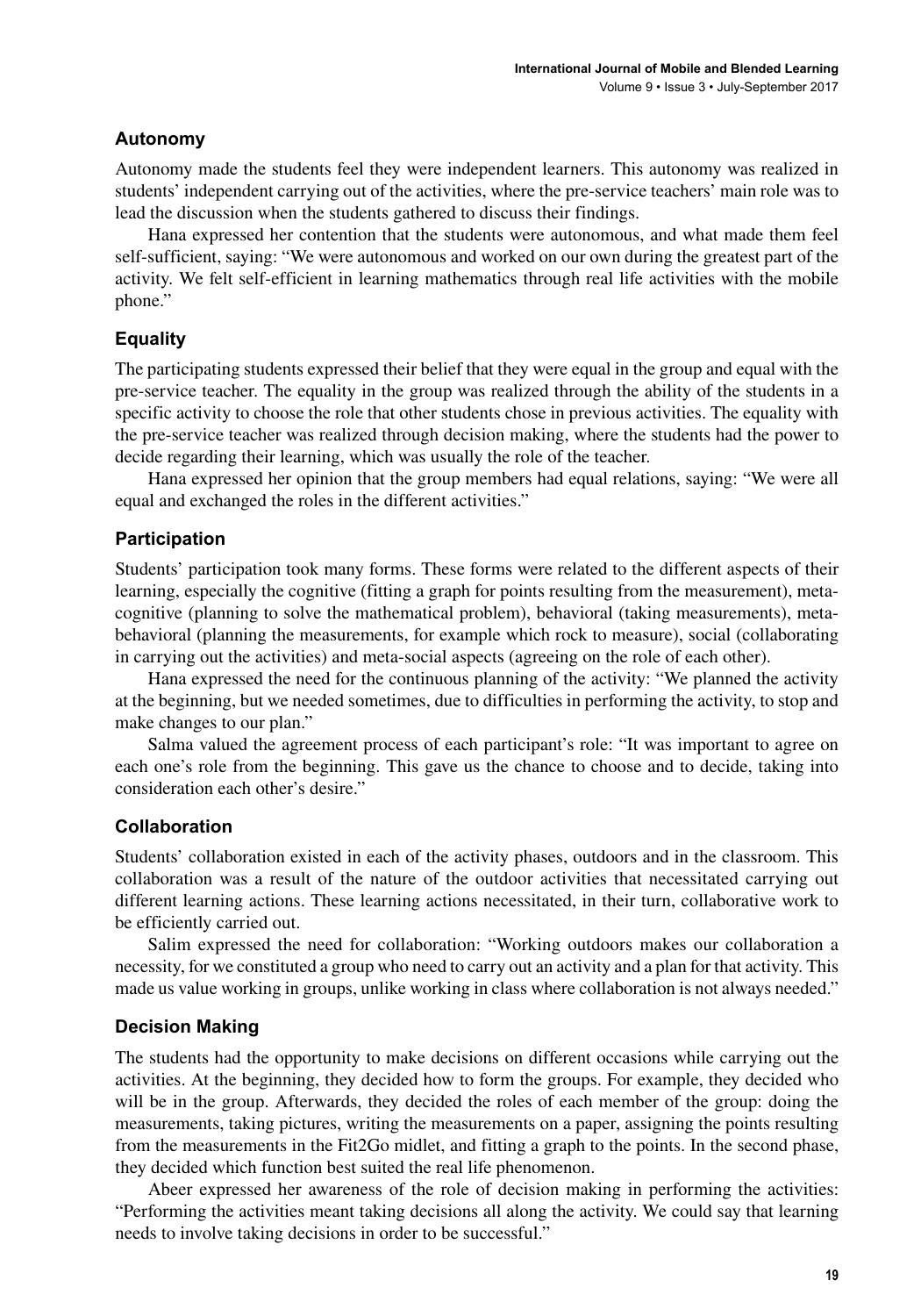## **Sharing of Ideas**

The students shared ideas in each of the two phases of the activity. First they shared their ideas outdoors in the one group, regarding the type of function fitting the data collected about the real life phenomenon, whether it should be linear or quadratic. Second they shared their ideas in the second phase of the activity, discussing the mathematical models that they arrived at, their similarities and differences and what the best model would be.

Salma said in the interview: "Only by sharing our ideas we arrived, at the end, at the best function fitting the data that we gathered."

#### **Taking the Responsibility of the Teacher**

The students were fully responsible for their learning in the outdoor part of their activities, but the most representative behavior of their taking the responsibility of the teacher came when they wrote activities appropriate for carrying out outdoors with the mobile phone. Not only did they write the activities but carried them out too. This writing of the activities generally falls in the teacher's role, but the intention of the teacher, combined with the outdoor setting, made it possible for the students to author appropriate activities for their own learning.

The students expressed their enjoyment for writing activities for their own learning and carrying them out. Sana said: "I was glad for carrying out activities that we wrote. We felt what it means to be a teacher and to write activities that could be solved."

#### **CONSEQUENCES OF ENABLING STUDENT VOICE IN THE MOBILE PHONE ENVIRONMENT**

The participating students' actions/interactions in carrying out outdoor activities with the mobile phone had psychological and affective consequences, namely motivation, self-efficacy, being content and enjoyment. At the same time, they had social consequences, especially empowerment. Moreover, the participating students said that having the freedom and autonomy to carry out the activities, their sharing of ideas and their working collaboratively helped them explore the outdoor phenomena mathematically and build models that fitted it.

Sana said: "Writing activities for our own learning motivated us to carry out these activities with enjoyment. This proved that we can be responsible about our own learning. This made us feel powerful."

#### **DISCUSSION AND CONCLUSIONS**

Miangah and Nezarat (2012) describe mobile learning as more useful for doing activities outside the classroom, where mobile technologies and activities enable learning to be directly connected with real world experiments. We utilized mobile learning in middle school students' carrying out of outdoor activities, and examined the various components of thislearning regarding student voice. The research results indicate that the teacher's decisions and intentions to utilize the mobile technologies in the learning of mathematics outdoors set the stage for the prevalence of student voice in the mobile context. Furthermore, other educational components influenced student voice in the mobile context: the teacher'ssupport, the availability of the mobile phone and the outdoor activities. These conditions joined to facilitate the various factors of students' actions and interactions: autonomy, freedom, participation, etc. These results support previous research results regarding the roles that the three educational constructs (teacher's behavior, educational tools and learning activities), in our case the conditions for the prevalence of student voice, play in mobile learning (e.g., Baya'a & Daher, 2010). In addition, Cisco (2010) argues that the use of familiar technology can help students engage more directly with learning, and gain confidence in their own skills. In our case, this influence occurred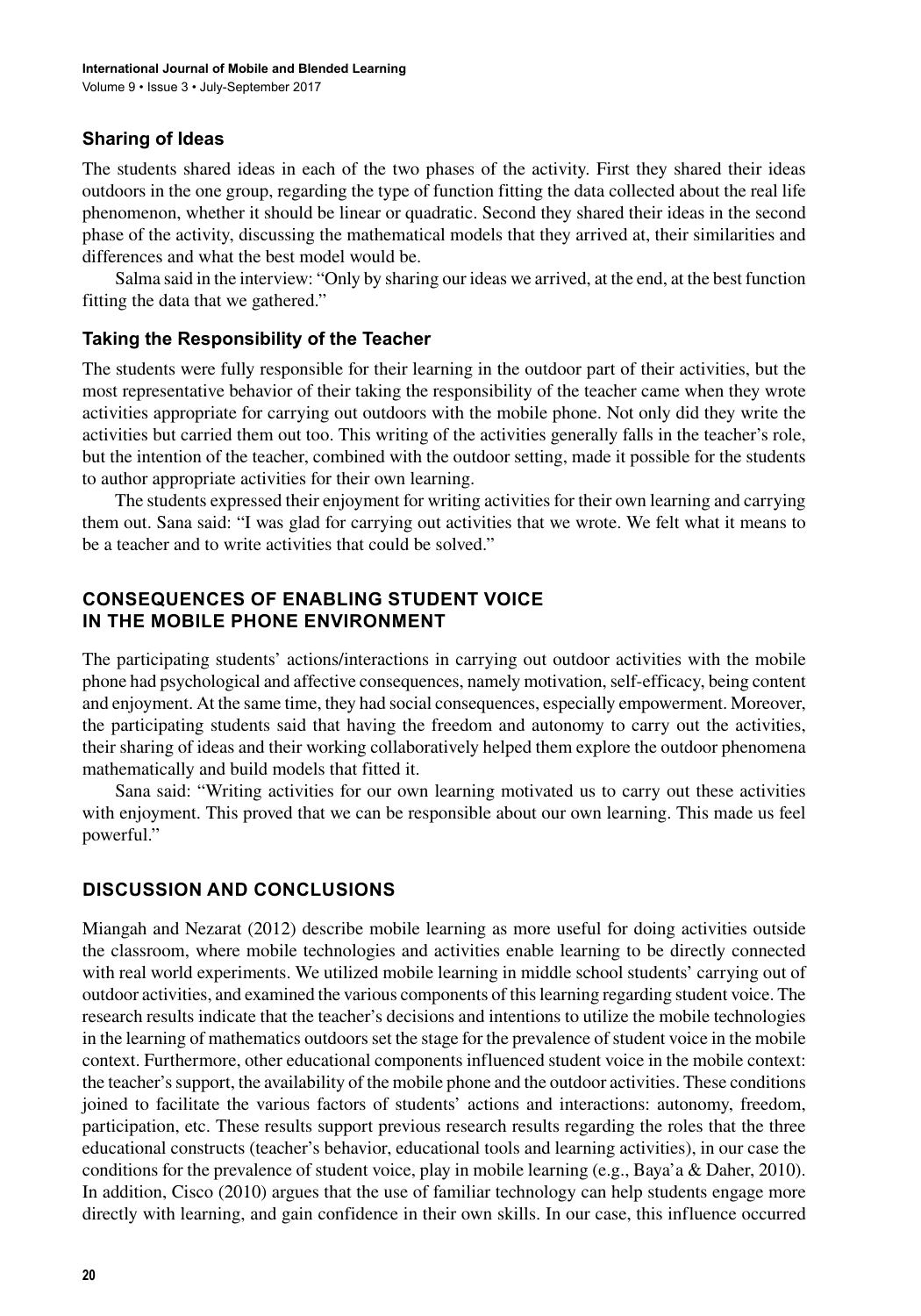in the form of students' actions/interactions and the consequences of the prevalence of student voice, as result of various conditions.

It could be argued, regarding the participating students' actions/interactions, that as a consequence of their mobile learning, they had the opportunity to influence decisions that shaped their learning activities outside of school settings (Mitra, 2009; Toshalis & Nakkula, 2012). These actions/ interactions indicate that the conditions of students' learning enabled a democratic environment in which the students had different types of interactions among themselves and with the teacher (e.g., co-enquirers, knowledge creators; and shared responsibility for knowledge creation) (Fielding, 2012). This democratic environment is expressed not only in the different interactions but also by other democratic expressions as autonomy, freedom and equality. These democratic expressions further indicate the prevalence of student voice in the mobile environment (ibid). In addition, other actions/ interactions in outdoor mobile settings indicate the prevalence of student voice in the mobile outdoor environment: making decisions and taking the responsibility of the teacher (Schneider, 1996) and sharing of ideas and solutions (Cao, Guo, Ding & Mok, 2013).

In addition to the above, enabling student voice in the mobile phone environment made it possible for the participating students to succeed in carrying out the mathematical outdoor activities even when they had difficulties in doing so. This was due to the learning characteristics of collaboration, sharing ideas and deciding to join the experiment of one's own free will.

It can be concluded that the prevalence of student voice in the mobile educational setting, as the present research indicates, was mediated by access to mathematical tasks (Gallos Cronberg & Emanuelsson, 2013) and mobile technology (Liu et al., 2014). This strengthens previous research results, such as those of Liu et al. (2014), who found that the utilization of mobile technologies empowers students, or those of Kim et al. (2013), who found that the use of mobile technologies empowers students' participation in collaborative learning environments. In our case, as Kim et al. (ibid) remark, this empowerment was ensured because of the effective mobile learning environments designed by the pre-service teachers.

In addition, the present research emphasizes the affordances of the mobile phones in positively impacting students' learning, here through encouraging their voice. Specifically, the mobile phone technology encourages students' motivation (Seifert, 2015), self-efficacy (Burton, Frazier, Annetta, Lamb, Cheng & Chmiel, 2011), confidence, content, enjoyment (Daher, 2010), empowerment and the understanding of the content (Daher & Baya'a, 2012).

#### **LIMITATIONS OF THE RESEARCH AND IMPLICATIONS FOR PRACTICE**

Using the mobile phone in teaching, as this research indicates, supports student voice and thus ensures effective learning. So, mathematics teachers in particular and teachers in general can utilize the mobile phone in their teaching in the classroom to ensure effective teaching and support student voice. This also will result in student motivation,self-efficiency, confidence, contentment, enjoyment and empowerment. This meansthat using the mobile phone in particular and mobile devicesin general can assist in ensuring cognitive, affective and social learning.

The limitations ofthe present experiment are in its participants, where few participants participated in the research (30 students). Moreover, these participants were only eighth graders. Furthermore, the present research addresses only the learning of mathematics. Further research is needed to study student voice in the mobile phone environment where more students from different grades and disciplines are involved.

#### **OPEN DATA, ETHICS AND CONFLICTS OF INTEREST**

No open data or conflict of interest exists regarding the present research. This paper utilized data collected by pre-service teachers for their third year project. Their project studied students' learning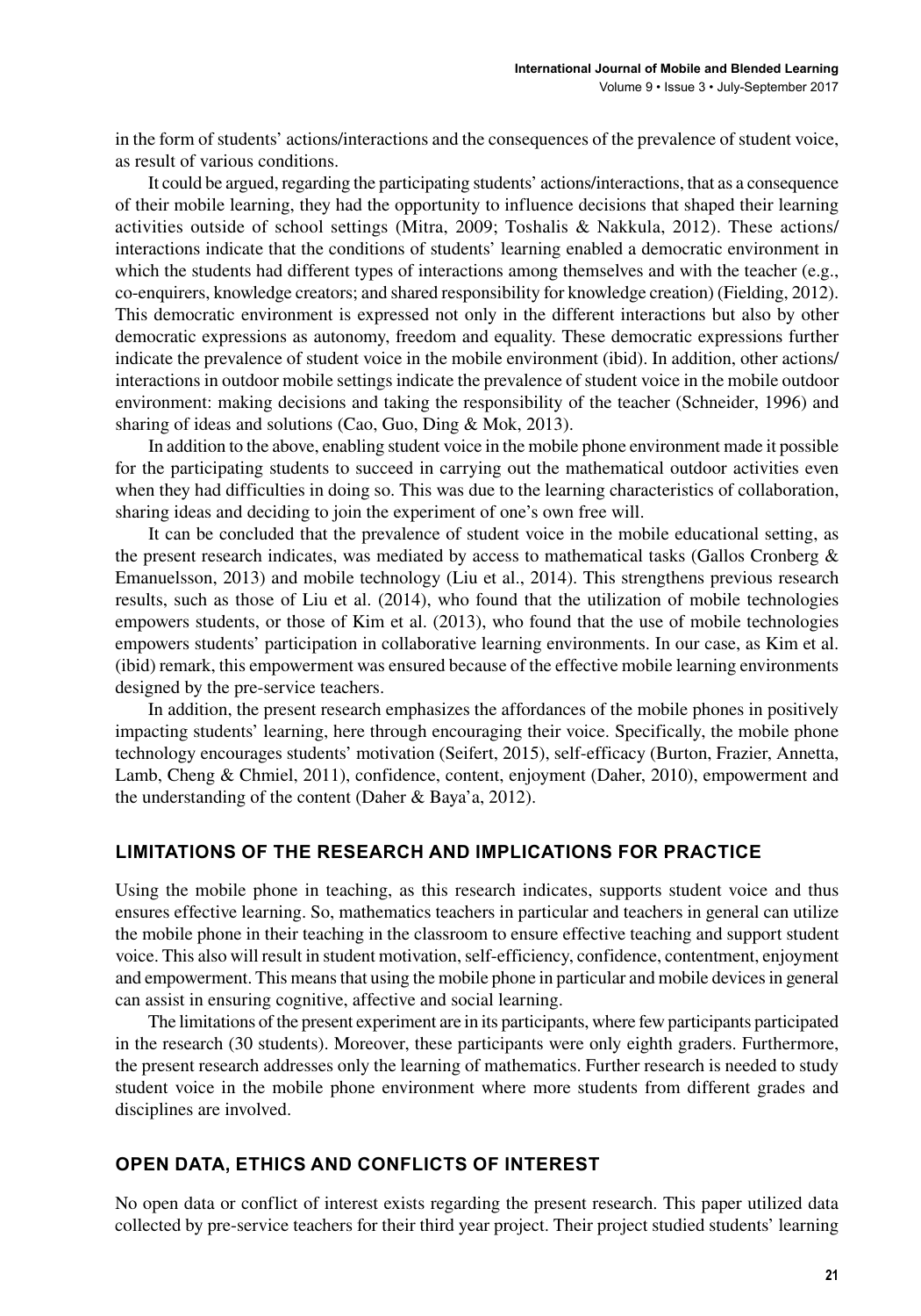of the function concept (a cognitive aspect of learning) and had nothing to do with student voice. The pre-service teachers wrote a consent that their data may be used by the author for studying different educational aspects.

# **REFERENCES**

Attewell,J. (2005). From research and development to mobile learning: Toolsfor education and training providers and their learners. *Proceedings of mLearn 2005*. Retrieved from [http://www.mlearn.org.za/CD/papers/Attewell.](http://www.mlearn.org.za/CD/papers/Attewell.pdf) [pdf](http://www.mlearn.org.za/CD/papers/Attewell.pdf)

Baya'a, N., & Daher, W. (2010). Middle School Students' Learning of Mathematics Using Mobile Phones: Conditions and Consequences. *Journal of Interactive Learning Research*, *21*(1), 1–25.

Burton, E. P., Frazier, W., Annetta, L., Lamb, R., Cheng, R., & Chmiel, M. (2011). Modeling augmented reality games with preservice elementary and secondary science teachers. *Journal of Technology and Teacher Education*, *19*(3), 303–329.

Cao, Y., Guo, K., Ding, L., & Mok, I. (2013). Students at the Front: Examples from a Beijing Classroom. In B. Kaur, G. Anthony, M. Ohtani, & D. Clarke (Eds.), *Student Voice In Mathematics Classrooms Around The World* (pp. 53–64). Rotterdam: Sense Publishers. doi[:10.1007/978-94-6209-350-8\\_4](http://dx.doi.org/10.1007/978-94-6209-350-8_4)

Cisco. (2010). *Best Practices in Education Technology*. San Jose, CA: Author.

Daher, W. (2010). Mathematics learning community flourishes in the cellular phone environment. *International Journal of Mobile and Blended Learning*, *2*(2), 1–17. doi:[10.4018/jmbl.2010040101](http://dx.doi.org/10.4018/jmbl.2010040101)

Daher, W., & Bayaa, N. (2012). Characteristics of Middle School Students Learning Actions in Outdoor Mathematical Activities with the Cellular Phone. *Teaching Mathematics and Its Applications*, *31*(3), 133–152. doi[:10.1093/teamat/hrr018](http://dx.doi.org/10.1093/teamat/hrr018)

Devecchi, C., Mintz, J., & March, C. (2009, July 9-11). Supporting user participation in developing mobile technology to help young people with autism: the HANDS smartphone project. *Paper presented at the International Conference on Information Communication Technologies in Education (ICICTE 2009)*, Corfu, Greece.

DeWitt. (2015, October 28). Without student voice, technology just fosters another type of compliance. *Edweek blog.* Retrieved from [http://blogs.edweek.org/edweek/finding\\_common\\_ground/2015/10/without\\_student\\_voice\\_](http://blogs.edweek.org/edweek/finding_common_ground/2015/10/without_student_voice_technology_just_fosters_another_type_of_compliance.html) [technology\\_just\\_fosters\\_another\\_type\\_of\\_compliance.html](http://blogs.edweek.org/edweek/finding_common_ground/2015/10/without_student_voice_technology_just_fosters_another_type_of_compliance.html)

Education Alliance. (2004). *A Summary of Research on Using Student Voice in School Improvement Planning*. Charleston, WV: Author.

Fielding, M. (2012). Beyond student voice: Patterns of partnership and the demands of deep democracy. *Revista de Educación*, *359*, 45–65.

Gallos Cronberg, F., & Emanuelsson, J. (2013). Martina's Voice. In B. Kaur, G. Anthony, M. Ohtani, & D. Clarke (Eds.), *Student Voice In Mathematics Classrooms Around The World* (pp. 89–114). Rotterdam: Sense Publishers. doi[:10.1007/978-94-6209-350-8\\_6](http://dx.doi.org/10.1007/978-94-6209-350-8_6)

Grion, V. (2014). Meanings of 'student voice' in Italy: Emerging experiences and practices. *Connect*, *207*, 19–22.

Grion, V., & Manca, S. (2015). Voci e silenzi in un'esperienza di Student Voice mediata dai social network. *TD Tecnologie Didattiche*, *23*(2), 70–80.

Hwang, G.-J., & Chang, S.-C. (2015). Effects of a peer competition-based mobile learning approach on students' affective domain exhibition in social studies courses. *British Journal of Educational Technology*. doi[:10.1111/](http://dx.doi.org/10.1111/bjet.12303) [bjet.12303](http://dx.doi.org/10.1111/bjet.12303)

Kim, D., Rueckert, D., Kim, D.-J., & Seo, D. (2013). Students' perceptions and experiences of mobile learning. *Language Learning & Technology*, *17*(3), 52–73.

Lincoln, Y. S., & Guba, E. G. (1985). *Naturalistic inquiry*. Beverly Hills, CA: Sage.